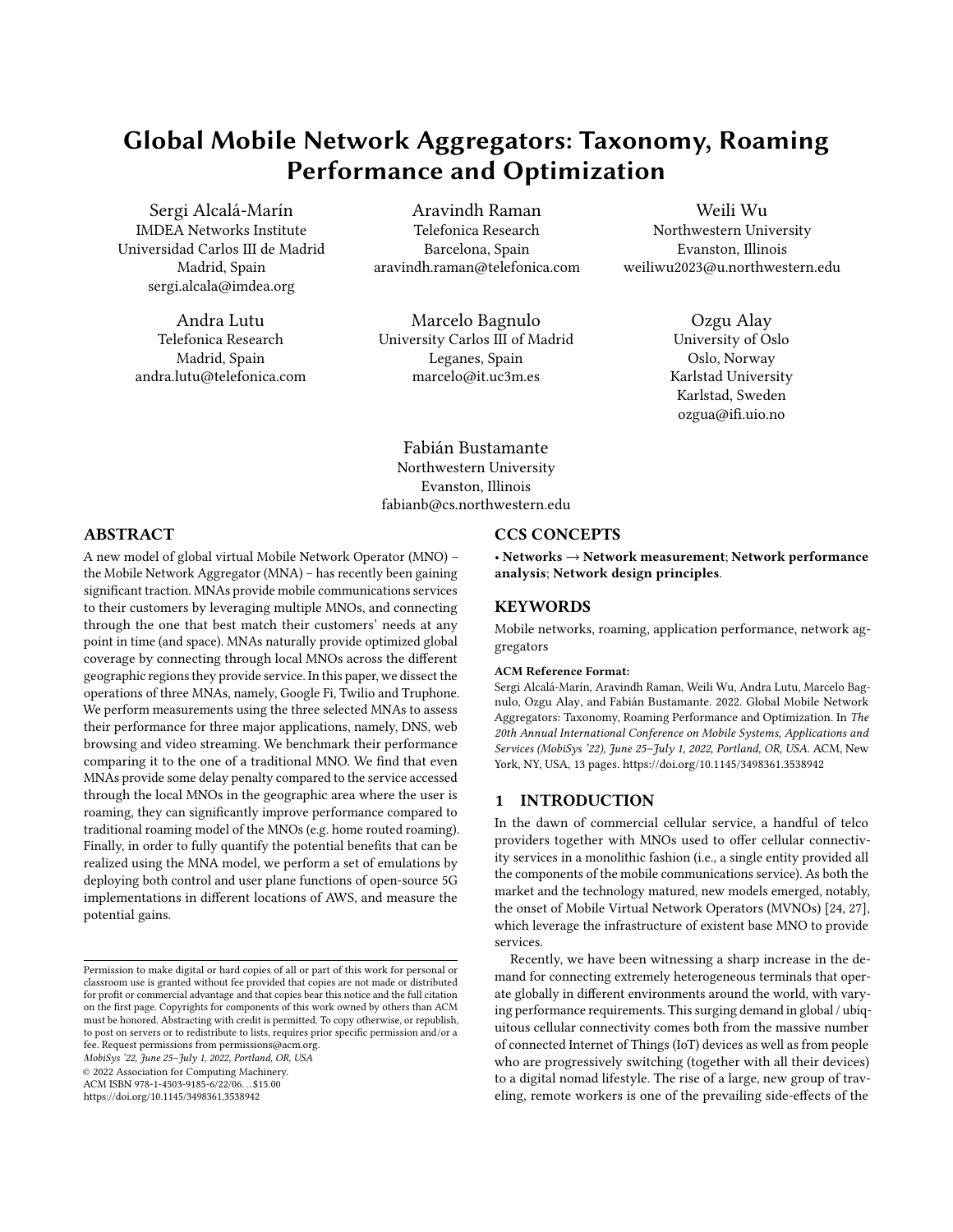COVID-19-impacted work world [\[18\]](#page-11-0). This growing digital nomad community across the globe is fueling the demand for international seamless connectivity. Support for things roaming globally is now critical for IoT vertical applications, from connected cars to smart meters [\[17,](#page-11-1) [21\]](#page-11-2).

The 'Global SIM' is now a product that individuals and IoT companies demand, and it is being satisfied by a a new breed of providers of mobile communications, the MNAs. Similarly to MVNOs, MNAs rely on the infrastructure of MNOs to provide services. However, instead of relying on a single base MNO, MNAs are able to multiplex clients across multiple MNOs in order to ensure optimal service and sustained Quality of Experience (QoE), without the added cost of operating the network.

Roaming is an essential service that can support MNAs operations in multiple countries, without the need of finding a local communication provider in every country where their end-users operate. MNAs benefit from the extensive global network infrastructure that international carriers (e.g., incumbent tier-one operators such as Vodafone, Tata, Telefónica or Orange) have been shaping for the past decades.

The emerging MNA model is appealing to the Internet companies, which now crossed into the telco world, such as Google's Fi Project [\[28\]](#page-12-3). Furthermore, cloud communication platforms as a service (CPaaS) such as Twilio provide MNA services by aggregating networks at the international level, thus aiming for global service, and making connectivity available through simple interfaces to application and service developers world-wide.

In this work, we dissect the operational models of MNAs, and characterize them from different angles, including performance aspects and implications on the end-user. Measuring international roaming performance is challenging, as it requires international cooperation and logistics are daunting. We detail our experimental setup in Section [4.](#page-3-0) We run performance measurements for each MNA both from the "home" location (i.e., the US), and also capture their operations while roaming internationally in Europe (i.e., in Spain and Norway).

Our contribution in this paper is three-fold, as follows.

First, we introduce the operating models of MNAs, and we position them in relation to well-known models for MVNO operations by offering a complete taxonomy (Section [2\)](#page-1-0). We discuss the role of the roaming function in the context of MNAs with global coverage, and map its implementation in the case of the different models of MNA (Section [3\)](#page-2-0).

Second, we uncover the underlying network architecture (Section [5\)](#page-4-0) supporting the operations of three commercial MNAs (e.g., Google Fi, Truphone and Twilio). We focus on the impact of global operators in roaming on end-user performance, and we focus on evaluating several aspects, including DNS resolution delay and application (i.e., web and video) performance (Section [6\)](#page-6-0). We capture the performance of the MNAs from the end-user perspective, and discuss the implication of different solutions for implementing international roaming. Despite their promise and potential, our results show that MNA models are currently in their infancy, and still suffer from the impact of Home-routed Roaming (HR) roaming (Section [6\)](#page-6-0), similar to traditional MNOs [\[20\]](#page-11-3).

**MVNO** 

Base

MNO

MNO

Base

**MNO** 

<span id="page-1-1"></span>@HOME

Sales

Core

Radio

MNO

Base

MNO

**MNO** 

Third, we leverage the 5G Control and User Plane Separation (CUPS) concept, and implement a realistic approach for global cellular operations that tackles some of the shortcoming of current roaming solutions (Section [7\)](#page-9-0). CUPS is essential to 5G networks because it allows operators to separate the packet core into a control plane that can sit in a centralized location (e.g., the "home" country), and for the user plane to migrate closer to the application it is supporting (e.g., in the visited country of the end-user). We present a pilot implementation of a Regional Breakout (RBO) solution that leverages CUPS, using open-source software. We deploy our RBO solution on top of AWS infrastructure, and present our results that demonstrate the performance benefit of this roaming implementation.

# <span id="page-1-0"></span>2 TAXONOMY: MNO, MVNO AND MNA

There are several types of mobile operators with different operation models available in the market today; we capture these configurations in Figure [1.](#page-1-1)

An MNO $^1$  $^1$  is an entity that owns (or has the exploitation rights) of a cellular network (i.e., base stations, network core, spectrum, etc). This was the initial operation model deployed to provide mobile communication services. Examples of MNOs include Vodafone, Orange, O2, AT&T, NTT to name a few. Later on, the MVNO operation model emerged [\[29\]](#page-12-4). Specifically, the MVNO is an entity that offers mobile network services to end-users, but does not own nor operate fully a cellular network. The MVNO is defined by its lack of ownership of radio spectrum resources.

In order to operate, an MVNO needs to have agreements in place to access the network of a base MNO. The implementation of the MVNO varies, and thus there are many different types on MVNOs. The type of MVNO is determined by how "thick" or "thin" a technological layer the MVNO adds over its access to its base MNO's network [\[24,](#page-12-1) [25,](#page-12-5) [27\]](#page-12-2).

A light MVNO is a service provider that has its own customer support, marketing, sales and distribution operations, and may have the ability to set its tariffs independently from the retail prices of the base MNO. One such example is giffgaff in the UK, which uses O2 UK as a base MNO.

MNA

Base

**MNO** 

<span id="page-1-2"></span> $1$ This terminology distinguishes mobile operators as a general concept and Mobile Network Operators (MNOs) that is a specific type of mobile operators (i.e., mobile operators = set(MNOs, MVNOs, MNAs)).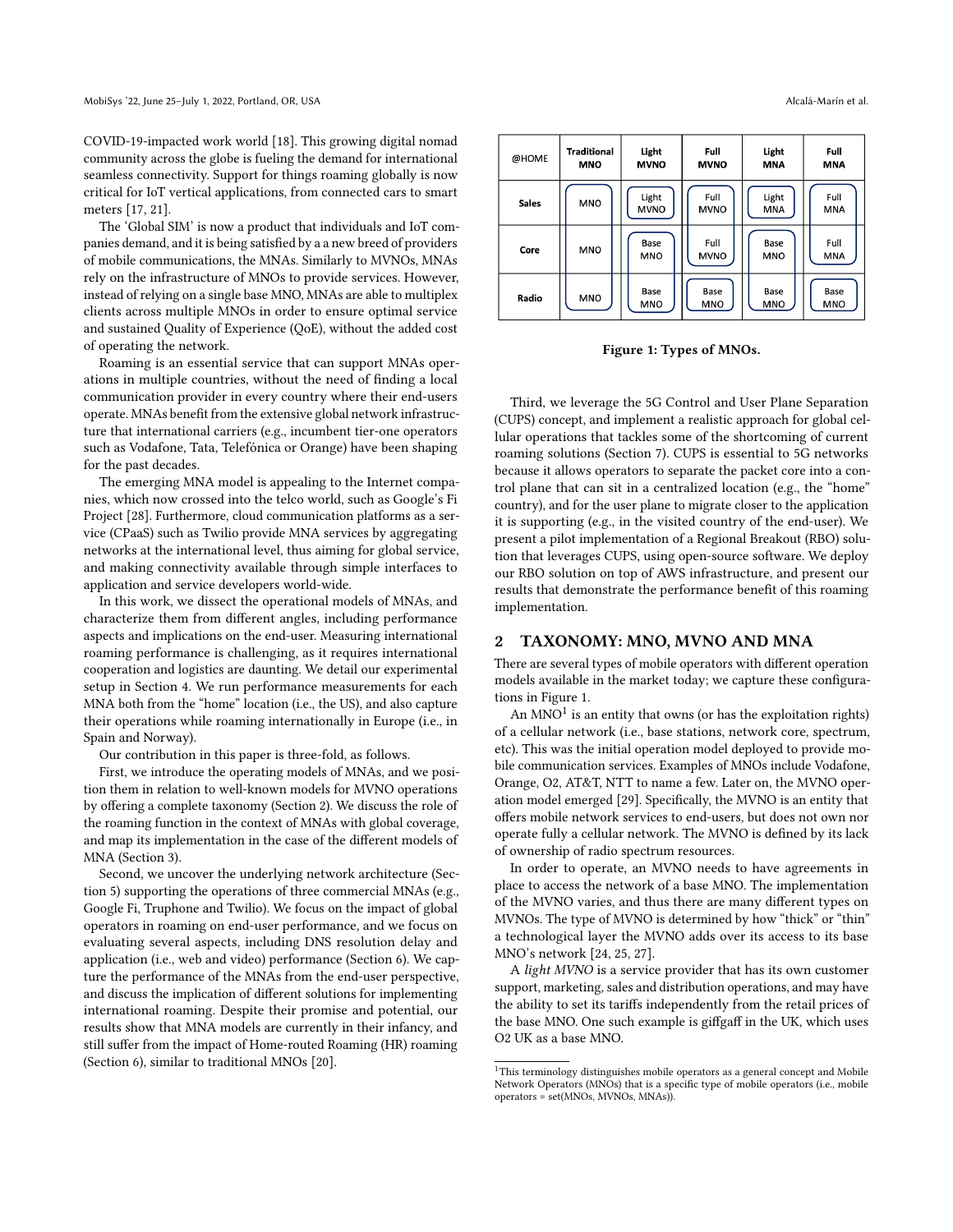Global Mobile Network Aggregators: Taxonomy, Roaming Performance and Optimization MobiSys '22, June 25-July 1, 2022, Portland, OR, USA

A full MVNO has a core network implementation operating essentially the same technology as an MNO, only missing their own radio network. They thus run their own core network, and rely on a base MNO who can offer access to radio resources. One example is Sky Mobile, which operates as a full MVNO in the UK, using O2 UK as a base operator.

Much more recently, we have witnessed the emergence of a new type of MVNO, namely the MNA [\[28\]](#page-12-3). While "traditional" MVNOs have agreements with a single base MNO, an MNA is an MVNO that exploits more than one base MNO, either in one single economy, or across different economies. Examples of MNAs include Google Fi, Truphone, Twilio or Lycamobile. Aggregating multiple base MNOs allows the MNA's customers to dynamically change the base MNO to which they attach. This change of base MNOs depends on different factors, including policy, coverage or performance.

In this paper, we extend the currently used MVNO-specific taxonomy [\[24,](#page-12-1) [25,](#page-12-5) [27\]](#page-12-2) to include the MNAs. We further classify them into full MNAs or light MNAs , depending on whether they operate their own core network or not. We also differentiate the MNAs based on the geographic coverage of the multiple base MNOs they aggregate. In the general case, the base MNOs aggregated can cover the same or different geographic regions. A particular case is when the different base MNOs aggregated provide coverage in different geographic regions that do not overlap, notably different economies. If this is the case, we call this specific type of MNA a multi-country MVNO. These multi-country MVNOs usually have commercial offers in each of the different economies where they operate.

We acknowledge that, as in most taxonomies, there are corner cases that we cannot neatly classify into one of the categories. In our case, there is the case where a full MVNO has a commercial agreements with one or several IP Packet Exchange (IPX) Provider (IPX-P) [\[16\]](#page-11-4), and does not depend on a specific base MNO (e.g., the MVNO might use global IMSI ranges). In this case, with a single agreement, the MVNO has "direct" access to several base MNOs located in different economies, depending on the footprint of the IPX-P. This configuration lies somewhere between the full MNA and the full MVNO, since it has a single agreement but connects to multiple base MNOs. However, we classify this the full MVNO category, since it is closer to the case where the MVNO has an agreement with a single entity and leverages its roaming agreements.

We highlight the lack of knowledge in our community around how these different models of MNAs satisfy the need for global coverage for their end-users. We further give background on roaming, which is one of the fundamental functions mobile operators ensure to their end-users, and is specifically relevant for these operators that aim for global uninterrupted service.

# <span id="page-2-0"></span>3 ROAMING FOR VIRTUAL OPERATORS

MNOs have customers, which are the end-users of mobile devices that normally attach to the MNO's network to access mobile communications services. The MNO represents the Home Mobile Network Operator (HMNO) for these end-users. The customers of an MNO can also attach to other radio networks owned by different MNOs. This happens when the HMNO does not offer radio coverage in the geographical region where the end-user wants to connect and

<span id="page-2-1"></span>

Figure 2: Internet access options when roaming home-routed roaming, local breakout, and IPX hub breakout roaming configurations.

access mobile communication services. A typical example for this is when the end-user travels abroad, in a foreign country. In this case, the end-user is roaming, and thus can attach to a "visited" cellular network, which the visited MNO operates in the foreign country. Mobile roaming is a fundamental characteristic of mobile service, which the cellular ecosystem enables through a tightly interconnected network of carriers and MNOs [\[16\]](#page-11-4).

# 3.1 Roaming Background

MNOs commonly connect with each other through an IPX network. An IPX [\[16\]](#page-11-4) is a hub service, to which MNOs connect over a private IP backbone network. Usually, telco carriers operate as IPX-Ps, offering the IPX service, and interconnecting in a full mesh with all the other IPX-Ps to for the IPX Network. An IPX-P has connections to multiple MNOs, and thus enables each MNO to connect to other operators via a single point of contact. The interconnections between Mobile Network Operators (MNOs) are accompanied by roaming agreements that enable the operators to apply policies, control network access for roaming subscribers, and manage their roaming services. Figure [2](#page-2-1) illustrates the three main schemes that MNOs employ for providing data roaming services, which we further describe below.

With HR [\[9\]](#page-11-5), the IP address of the roaming user is provided by the home network. All traffic to and from the mobile user is routed through the home network, for which a GPRS Tunneling Protocol (GTP) tunnel is set up between the Serving Gateway (SGW) of the visited network and the Packet Data Network Gateway (PGW) of the home network (red path in the figure). With the IP end point in the home network, all services will be available in the same way as in the home network.

When Local Breakout (LBO) [\[9\]](#page-11-5) is used, the IP address of the roaming user is provided by the visited network. The GTP tunnel is terminated at the PGW of the visited network and IP-based services can be accessed directly from there (purple path in the figure). This does not add latency and reduces network resource usage, but may restrict access to private services in the user's home network. Service control and charging also become more complex using LBO.

IPX Hub Breakout (IHBO) [\[16\]](#page-11-4) provides an alternative to overcome the limitations of home-routed roaming and local breakout. Here, the IP address of the roaming user is provided by the IPX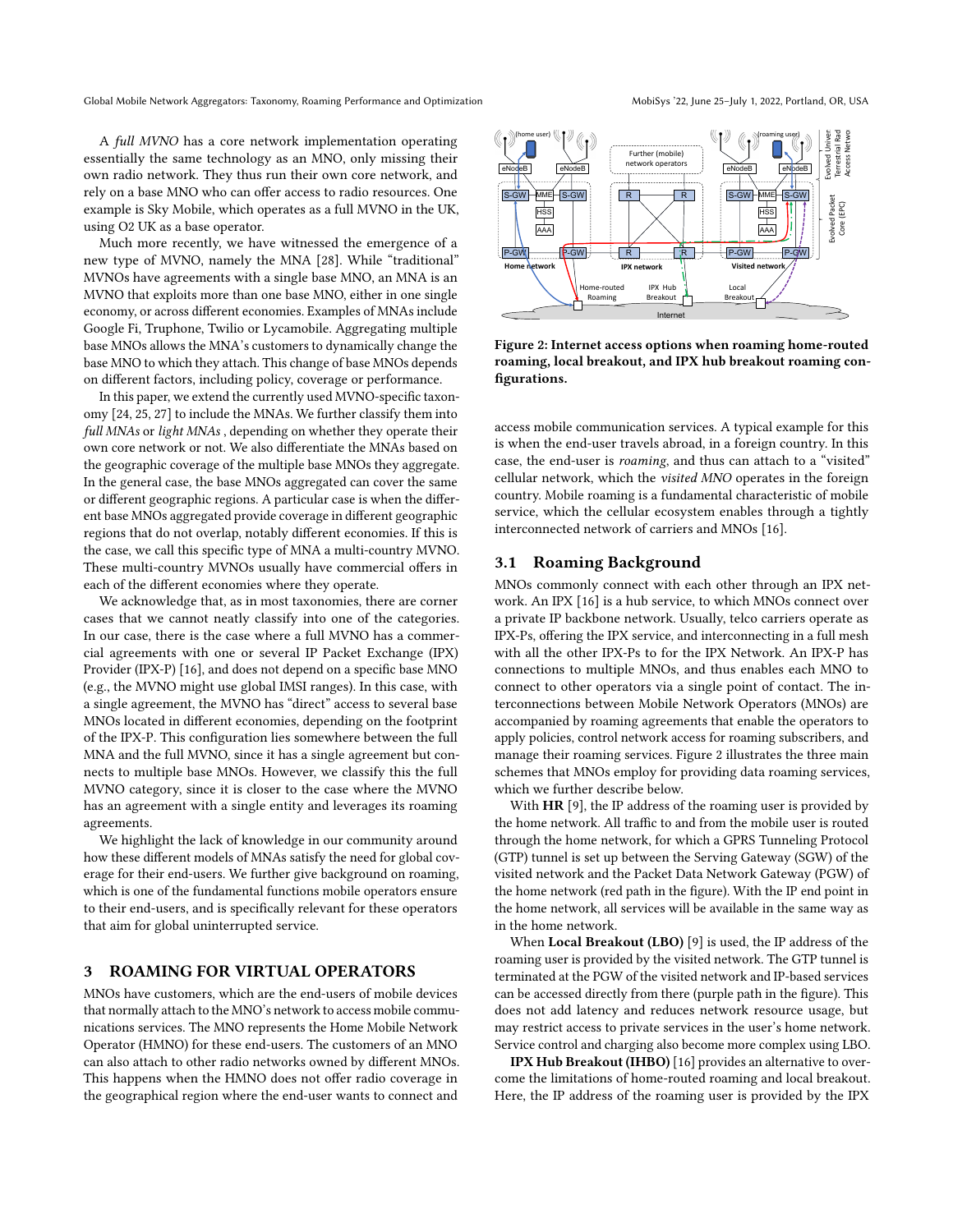network. The GTP tunnel from the SGW in the visited network terminates at a PGW in the IPX network (green path in the figure). There may be multiple PGWs so that latency and resource usage can be reduced by selecting one geographically close to the visited network. As the IPX network maintains a trusted relationship with the home network, it may assign an IP address recognized by the home network to the roaming user, thereby allowing the user access also to private services in the home network. IHBO can also simplify setup and management as a single GTP tunnel, terminated in the IPX network, can be used for roaming users from different home networks.

These configurations might have an impact on the communication performance [\[20\]](#page-11-3). For instance, when the node accesses services inside the visited network, the performance is likely to be worse in the HR case, because all packets travel twice between the visited and the home country; less so when the communication peer is in a third country and minimally when accessing services in the home country. This may also have implications in the selection of Content Delivery Network (CDN) when roaming abroad, because the mobile user will access a server in the home network rather than one close to their location.

## 3.2 Mix-and-match: MVNO and MNA Roaming

In this section, we discuss and analyze the roaming operations for the different types of mobile operators we introduced in Section [2](#page-1-0) (see Figure [3\)](#page-3-1). Previous work [\[20\]](#page-11-3) shows that currently, the vast majority (if not all) MNOs use HR for roaming, assuming the associated performance penalties that it implies. As we show in the first column of Figure [3,](#page-3-1) this means that the MNO relies for radio access on the visited MNO, while using its own core network functions.

In the case of the MVNO, when end-users of MVNOs roam internationally, there are several options for managing their connectivity. Given that, by definition, a light MVNO relies on a single base MNO, it then follows that they also rely on the roaming agreements that the base MNO has with visited networks in the roaming location. The difference between the light MVNO and the full MVNO is that, in the latter case, since the MVNO operates their own core network, they also handle roaming independently from the base MNO (e.g., they rely on a roaming hub service from an IPX-P). Thus, the full MVNO use their own core network for the roaming solution, while the light MVNO relies on the base MNO's core network.

Regarding the MNAs, since they rely on multiple base MNOs (accross different economies), they can obtain connectivity while roaming through a local MNOs with which they have a direct agreement (i.e., the local MNO in the visited country acts as a base MNO for the MNA) or they can connect to a visited MNO that has a roaming agreement with one of the MNA's base MNO elsewhere. Depending on whether it is a full or a light MNA, it will use its own core network, or it will rely on the core network of one of the base MNOs. Notably, multi-country MNA break out in the same country or in the same region where the device is roaming.

# <span id="page-3-0"></span>4 EXPERIMENTAL SETUP

We perform a number of experiments to understand roaming operations for MNAs and characterize their performance. To this end,

<span id="page-3-1"></span>

| @ROAM                                      | <b>Traditional</b><br><b>MNO</b> | Light<br><b>MVNO</b>  | Full<br><b>MVNO</b>   | Light<br><b>MNA</b>                      | Full<br><b>MNA</b>      |  |
|--------------------------------------------|----------------------------------|-----------------------|-----------------------|------------------------------------------|-------------------------|--|
| <b>Sales</b>                               | <b>MNO</b>                       | Light<br><b>MVNO</b>  | Full<br><b>MVNO</b>   | Light<br>MNA                             | Full<br><b>MNA</b>      |  |
| Core                                       | <b>MNO</b>                       | Base<br><b>MNO</b>    | Full<br><b>MVNO</b>   | <b>ONN</b><br><b>MNO</b><br>Base<br>Base | Full<br><b>MNA</b>      |  |
| Radio                                      | Visited<br><b>MNO</b>            | Visited<br><b>MNO</b> | Visited<br><b>MNO</b> | Visited MNO<br><b>DNN</b><br>Base        | Visited MNO<br>Base MNO |  |
| Through the roaming agreements of Base MNO |                                  |                       |                       |                                          |                         |  |

Directly/through the roaming agreements of Base MNO

Figure 3: Roaming operations for the different types of mobile operators.

we subscribe to several MNAs in the U.S., and we perform the experiments while roaming in different countries in Europe (Spain and Norway). We use three different MNAs, namely Google Fi, Truphone and Twilio.

Fi is Google's MNA service. Fi is only available for U.S. customers. This means that we must activate any new Fi account in the U.S., and, only after that, we can use it internationally.[2](#page-3-2) Fi only works with a limited set of mobile phones, and some features (e.g., the capability of dynamically switching between underlying MNOs) are supported only in a subset of the devices that are "designed for Fi",<sup>[3](#page-3-3)</sup> which in most cases only include the U.S. version of the devices. Fi automatically connects to the Virtual Private Network (VPN) provided by Google. This not only provides security for the connection, but it also allows to preserve the IP address used by the mobile device when communicating (even if the MNO used to attach to the network varies). It is possible to disconnect the VPN service manually.

In the US, Fi uses T-mobile, Sprint and U.S Cellular as base  $\mathrm{M N Os}^4.$  $\mathrm{M N Os}^4.$  $\mathrm{M N Os}^4.$  Fi also connects to a large number (millions, as claimed by Fi) of pre-selected WiFi hotspots. While roaming, Fi claims that it has coverage is over 200 countries, but provides very little information about how they achieve this. In particular, Fi announced an agreement with MNO Three (owned by Hutchison Telecommunications) to improve performance for end-users in roaming [\[15\]](#page-11-6). While the selection of the base MNO is automatic, it is possible to force the the MNO used by Fi using dialer codes [\[3\]](#page-11-7). These codes allow the selection of the base MNO; however, they do not allow the explicit selection of the visited MNO while roaming. Changing the base MNO may affect the visited MNO (which depends on the roaming agreements of the base MNO with the visited MNOs available in the visited countries ).

<span id="page-3-2"></span> $^2$  Activate Google Fi service: [https://support.google.com/fi/answer/6078618?co=GENIE.](https://support.google.com/fi/answer/6078618?co=GENIE.Platform%3DiOS&hl=en&oco=0) [Platform%3DiOS&hl=en&oco=0](https://support.google.com/fi/answer/6078618?co=GENIE.Platform%3DiOS&hl=en&oco=0)

<span id="page-3-3"></span><sup>3</sup> Fi supported phones: [https://fi.google.com/about/phones/.](https://fi.google.com/about/phones/)

<span id="page-3-4"></span><sup>&</sup>lt;sup>4</sup>See the answer to "What is unique about Google Fi's network?" in the FAQ: [https:](https://fi.google.com/about/faq/) [//fi.google.com/about/faq/.](https://fi.google.com/about/faq/)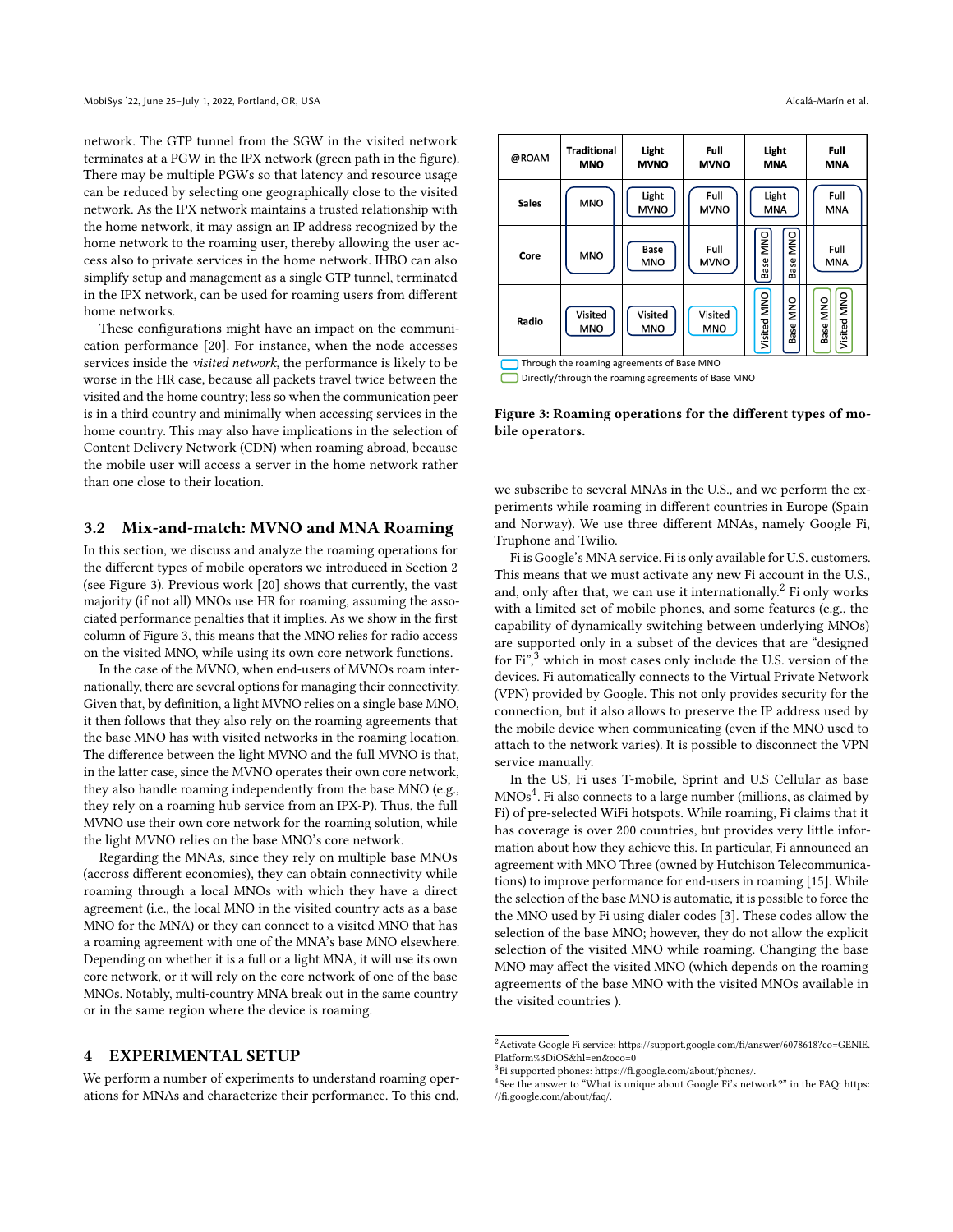Based on the publicly available information, we classify Fi as a light MNA, according to our proposed taxonomy.

Truphone is an MNA with headquarters in the UK, and with (MVNO) separate agreements with base MNOs in 8 countries (Australia, Germany, Hong Kong, Poland, Spain, the Netherlands, United Kingdom and the United States) and "bi-lateral roaming agreements in place with a wide range of operators around the world" (from [https://en.wikipedia.org/wiki/Truphone\)](https://en.wikipedia.org/wiki/Truphone). Truphone is a light MNA, as per the taxonomy we propose. The company has built a mobile network with core network technology distributed across four continents. Truphone uses these local points of presence (POPs) to reduce the distance that mobile traffic has to travel, which comes with a promise to reduce latency, and improve the end-user experience.

Twilio's Super SIM is an MNA targeting IoT devices [\[6\]](#page-11-8). Twilio's Super SIM can connect to 343 networks in 174 countries [\[7\]](#page-11-9) and it uses its own mobile core that runs in the AWS cloud. As such, Twilio's Super SIM is a full MNA according to our taxonomy. However, local breakout outside the U.S. is still under development at the time of this writing. We also tested Twilio's Wireless SIM, which is an MVNO operating on top of T-Mobile (US) as base MNO (similar to Google Fi) [\[5\]](#page-11-10).

To perform the measurements, we subscribed to the three aforementioned MNA services in the US, and ran experiments while roaming in two different countries in Europe (Spain and Norway). For end-user equipment, we use Pixel 4A (U.S. version) mobile phones in all experiments. In addition to the MNA services, we also subscribe to a local MNO, in order to be able to compare the MNA roaming solution with a local breakout roaming configuration. Moreover, we also subscribed to Three (UK/AT based), in order to also consider the case of a regional breakout in Europe (based on the configuration of Fi). In the case of Fi, we can use the dialer codes we described earlier to select the base MNO, so we toggle between the different possibilities available during the measurements. Also, in the case of Fi, even though the default behavior is to connect the VPN, we performed measurements with and without VPN. In Table [1](#page-5-0) we include all configurations that we used for our experiments while measuring in Spain.

For each of these configurations, we run the following set of experiments:

- Traceroute: We performed a number of traceroutes to discover and characterize the paths from the end-user to reach different destinations. We selected targets in the US (i.e. home), in Spain (visited country), in Belgium (visited region) as well as content served by a CDN.
- DNS measurements: We measured the resolution time for both cached and non cached domain names.
- Web performance: We measured the Page Load Time (PLT) for web pages hosted by a server located in the US (home), Spain (visited country), Belgium (visited region) as well a served by a CDN.
- Video performance: We measured the average quality, the number of rebuffering events and the bandwidth obtained while streaming.

# <span id="page-4-0"></span>5 MNA ROAMING CONFIGURATION

In order to learn about the MNAs' underlying infrastructure and roaming configuration, we run traceroute from end-users (roaming) in Spain towards four different targets in Europe and in the US. We repeat the measurements for each experimental end-user SIM configuration that we include in Table [1.](#page-5-0) We select as targets simple web pages that are not served by CDNs, and operate from servers located in different countries (namely, ucla.edu (US), uclouvain.be (Belgium) and url.edu (Spain)). In addition, we also target a web page served by a CDN (i.e., mit.edu). We performed 20 traceroute measurements for each target, and we only keep the minimum Round-Trip Time (RTT) value observed for each hop, as we are interested in measuring the fixed components of delay at this stage. We also run additional tests to further assess performance in Section [6.](#page-6-0)

We analyze the data paths, and infer the roaming configuration these operators deploy (e.g., HR, LBO or IHBO). We infer the geolocation of each hop along the data paths that traceroute uncovers. For this, we use reverse DNS information, WHOIS information and the Maxmind geolocation database. We acknowledge the limitations of all these approaches, and mention that given the country-level geo-location we aim to achieve, the approach we use is accurate enough [\[14\]](#page-11-11).

#### 5.1 Traceroute to US

Figure [4a](#page-5-1) shows the delays for each hop replying to the traceroute probes from a mobile device (roaming) in Spain towards a server (ucla.edu) located in the US (the home country). We can observe that the overall delay to the target varies between 200 ms and 240 ms (20% variation) across the different SIM configurations (Table [1\)](#page-5-0).

One major difference that we observe is the relative location of the transatlantic link in the path. When we measure Fi/T-Mobile (with and without VPN) or Fi/3/VPN, we find that the transatlantic link is before the first hop. The large delay value we measure in the first hop ( $\approx$ 200ms), and the inferred geo-location of the IP address of the first hop in the US both corroborate our deduction.

However, when using the Orange Spain subscription (i.e., the visited MNO that Fi attaches to in Spain when using Three as base MNO), we find that the first hop geolocates in Spain (the delay is ≈40 ms, and the geolocation of the IP of the first hop maps to Spain). We can easily identify the transatlantic link later in the path due to the large increase in the delay ( $\approx$ 200ms), and due to the fact that the IP geolocation shifts from Spain to the US. $5$ 

In the case of Fi/3/noVPN we find that the first hop is within Europe (but not in Spain), and that the transatlantic jump also happens later along the path. Similarly, for Truphone, we observe that the first hop is within Europe (but not in Spain) and it behaves similarly to a local MNO (namely, similar to Orange Spain, as we observe in the Fig. [4a\)](#page-5-1). However, Truphone has slightly higher delay values in the first hop compared to Orange Spain, since it breaks out in the Netherlands.

When using Twilio, we observe two large increases in the delay, one in the first hop ( $\approx$ 150ms), and another one later on (an extra of  $\approx$ 100ms).

<span id="page-4-1"></span> $^{5}$  We observed similar behaviour using Vodafone (i.e., the visited MNO that Fi attaches to when using T-Mobile as underlying MNO); we do not include it the graph to improve readability.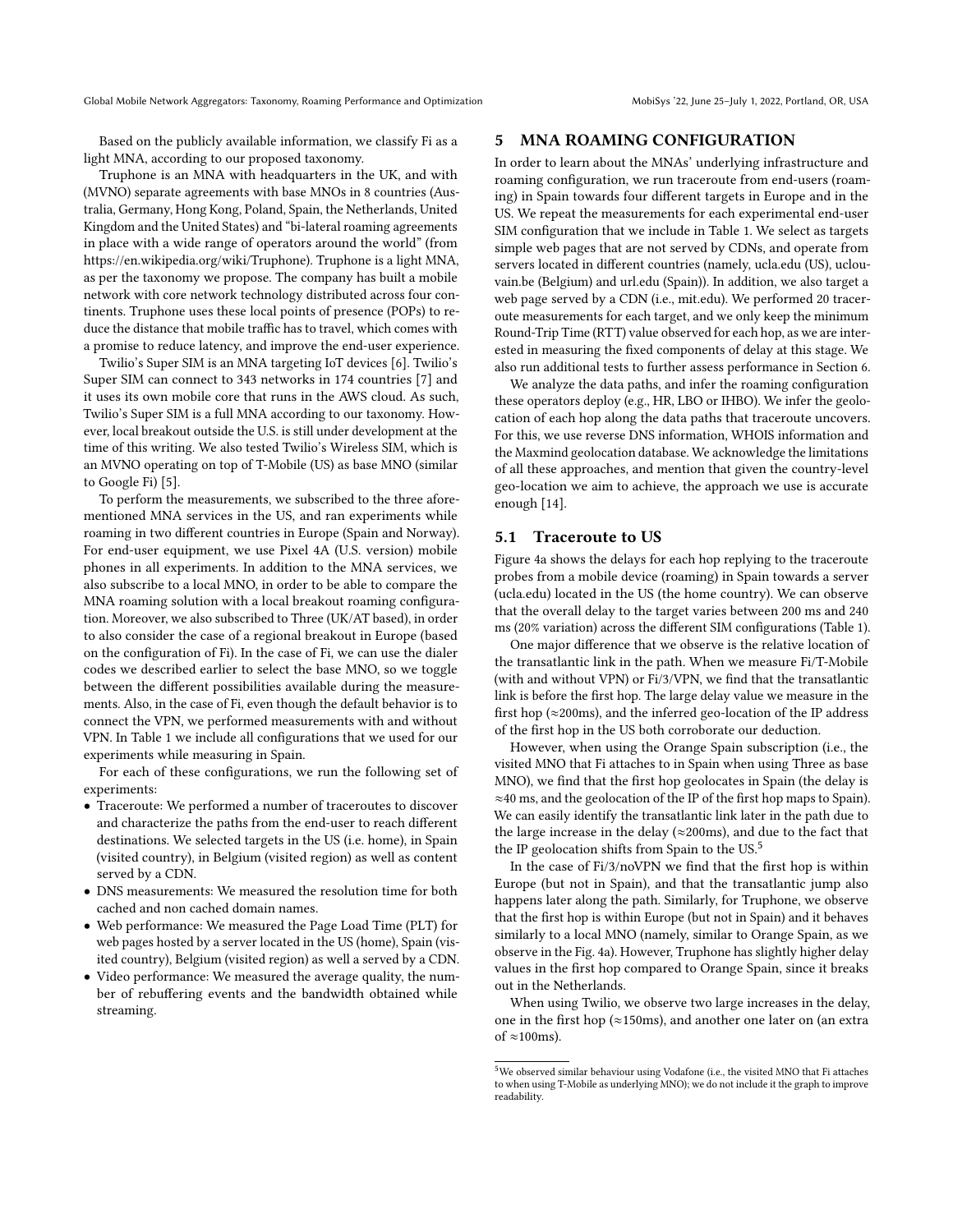<span id="page-5-0"></span>

| Table 1: Experimental configurations: MNAs, base MNOs and visited MNOs we used for measurements in Spain. the Breakout |  |
|------------------------------------------------------------------------------------------------------------------------|--|
| column includes the breakout point identified through our experiments.                                                 |  |

| Name        | <b>MNA</b> | <b>Base MNO</b> | <b>Visited MNO</b>                 | <b>Comments</b>  | <b>Breakout</b> |
|-------------|------------|-----------------|------------------------------------|------------------|-----------------|
| Fi/TM/VPN   | Fi         | T-Mobile (US)   | Vodafone (ES)                      | VPN enabled      | <b>US</b>       |
| Fi/TM/noVPN | Fi         | T-Mobile (US)   | Vodafone (ES)                      | VPN disabled     | US              |
| Fi/3/VPN    | Fi         | Three           | Movistar / Orange/ Vodafone/ Yoigo | VPN enabled      | <b>US</b>       |
| Fi/3/noVPN  | Fi         | Three           | Movistar / Orange/ Vodafone/ Yoigo | VPN disabled     | UK              |
| Truphone    | Truphone   | Orange (ES)     | N/A                                |                  | Europe          |
| Twilio WS   | N/A        | T-Mobile (US)   | Movistar                           | <b>MVNO</b>      | <b>US</b>       |
| Twilio SS   | Twilio     | N/A             | Movistar                           | <b>MNA</b>       | US              |
| Orange      | N/A        | Orange (ES)     | N/A                                | Baseline (Spain) | Spain           |
| 3NET        | N/A        | Three           | Movistar / Orange/ Vodafone/ Yoigo |                  | UK              |

<span id="page-5-1"></span>

Figure 4: Hops encountered with the latencies towards targets in US, Belgium, Spain and within a CDN from a mobile device roaming in Spain with different SIM configurations (see Table [1\)](#page-5-0).

For Google Fi, we further explain the different delay values we observe as effects of two specific design factors that the MNA includes in their roaming implementation, namely the HR roaming configuration and the location of the VPN endpoint. When the VPN is enabled, the first hop in the data path is the other VPN tunnel endpoint. From the experiments, we conclude that this is located within Google's infrastructure in the US. So when the VPN is enabled, the traffic is routed to Google in the US, and then towards the Internet through Google.

When we disable the VPN, we observe the effect of HR roaming. When using Fi/T-Mobile, we note that the traffic is first routed to T-Mobile in the US, and it then exits to the Internet through T-Mobile's US network. When using Fi/Three or directly Three, we note that the traffic is first routed to Three network in Europe and then to the Internet through Three's network.

In the case of Twilio, we can explain the behavior we capture because Twilio breaks out in the East Coast (VA) [\[6\]](#page-11-8), while our target is located on the West Coast.

For Truphone, since Truphone breaks out in Europe, the behavior we observe is very similar to the local MNO (i.e., Orange Spain).

#### 5.2 Traceroute to Europe

We next analyze the traceroute results we collect from measuring towards a server located in Belgium (uclouvain.be), which we show in Fig. [4b.](#page-5-1) In the previous section, the measurements target located in the US. (ucla.edu) forced all the data paths to traverse from Europe to the US. Consequently, the home routed roaming configuration of the MNAs did not translate into a significant impact in the overall experienced delay, even when using a local MNO from Spain, such as Orange. In our current setup, we do observe significant difference in the overall delays as a consequence of HR roaming, because we keep both the target and all the end-user devices within Europe.

We observe that for Orange, Truphone and Fi/3/noVPN we measure a significantly lower delay (between 50 ms and 75 ms) than the remaining SIM configurations. For both Twilio setups we measure 220 ms of total delay (200% to 300% increase compared to the abovementioned operators). Even more, both Fi setups with VPN enabled as well as Fi/T-Mobile/noVPN have a delay ranging between 300 ms and 400 ms, which represent 500% to 700% increase compared to the values we measured for the above-mentioned group of operators. We conclude that these latter SIM configurations are impacted by circuitous routes from Spain to Belgium through the US. This hairpinning effect is either because of the VPN (for Google Fi) or because of the HR setup for roaming traffic flowing from Spain to Belgium. We observe smaller delay values for Orange, Truphone, Fi/3/noVPN because the corresponding traffic never leaves Europe, taking a much shorter path. We find that Twilio (in both configurations) also uses HR roaming, but the breakout geo-locates on the US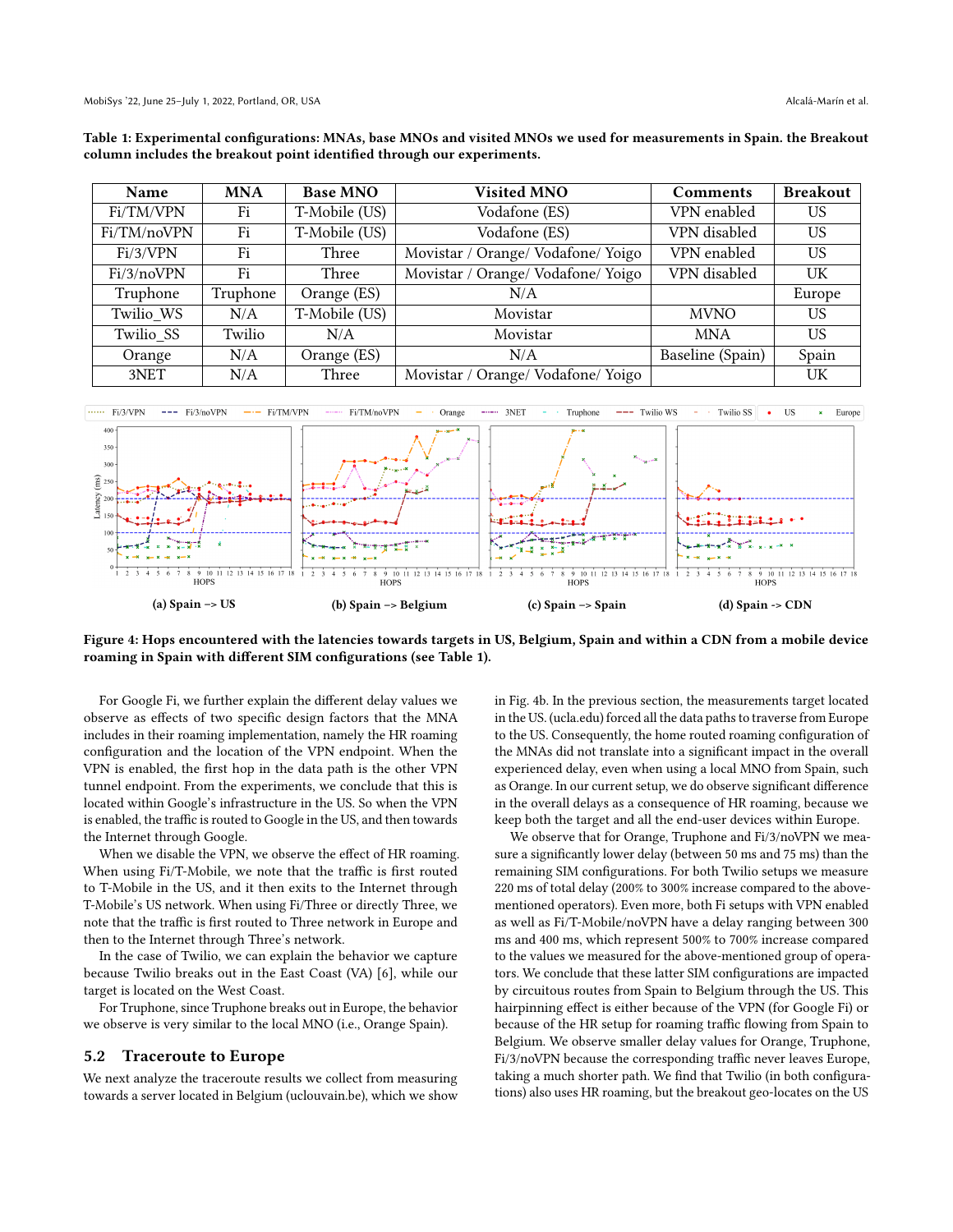East Coast. Thus, the penalty in terms of latency is lower than we measure for Fi/T-Mobile, which breaks out in the US West Coast.

To further analyze the impact of the content location within Europe, we further run traceroute experiments between a mobile device in Spain and a server also located in Spain. We show our result in Figure [4c.](#page-5-1) If we look at the total delay we captured, we find that Orange Spain gives the smallest overall delay. We observe the second-smallest overall delay when using Fi/3/noVPN and Truphone, while the other cases (Fi/T-mobile with and without VPN and Fi/3/VPN) suffer an exceedingly larger delay (with Fi/T-Mobile/VPN being the largest).

Similar to the previous cases, we can explain these results as side-effect of a combination of HR and VPN tunnelling. However, in this case, the situation is more extreme because both the mobile device and the server are located in the same visited country, so the circuitous routing through the US or through the UK injects the extra delay towards the foreign network twice (to go and to come back to Spain). We validate this by the two large leaps in delay in Figure [4c](#page-5-1) (one for the first hop and another one later in the path). Nevertheless, the breakout in Europe (Three, Fi/Three, Truphone) introduces a significantly lower delay than the breakout in the US (for all other Fi configurations and Twilio).

## 5.3 Traceroute to a CDN

In this section, we discuss the traceroute results we collected when measuring towards a CDN-hosted web service (i.e., mit.edu). In this case, the CDN replica located close to the breakout point (where the end-user traffic is injected to the public Internet) provides the web content, and thus represents the target for our measurements. We illustrate our results in Figure [4d.](#page-5-1) As expected, we observe that the end-user experienced the shortest delay when using Orange Spain, followed by Fi/Three without VPN, Truphone and Three – all Europe-based operators. Both Twilio solutions, Fi/3/VPN, and Fi/T-mobile (with and without VPN) resulted in much higher delays. This implies that when the MNA deploys the VPN and/or the HR roaming to the USA, the end-user is accessing a content replica in the US. When using Fi/3/noVPN or Truphone, the end-user accesses a content replica in Europe (but not in Spain), resulting in a shorter overall delay. We measure the smallest overall delay when using Orange, which means that the end-user retrieves the content from a replica in Spain.

#### 5.4 Takeaways

MNOs usually deploy the HR configuration for international roaming (Section [3\)](#page-2-0). This configuration results in an added latency penalty for the end-user, especially when the other end of the communication is located topologically close to the visited location of the roaming device [\[19,](#page-11-12) [20\]](#page-11-3). We observe a similar behavior for the three MNAs we measured. The difference, however, comes from the capability of the MNA to change their base MNO (nationally and internationally), thus implicitly also changing their "home" operator.

For the delay measurements, we used as a baseline the delay we observe when using Orange Spain subscription within Spain. This is the delay the end-user would experience when directly attaching to a local network in the visited country.

Google Fi: When T-Mobile (without VPN) is the base MNO, Fi home-routes the traffic back to the US, resulting in large penalties for end-users roaming in Spain. This is especially noticeable when accessing content available locally in Spain/Europe. Even in the case when we target content served by a CDN, we still observe a large delay penalty. The only case when no significant delay is added is when the end-user targets content only available in the US. However, using T-Mobile as base MNO is not the default policy Fi has for end-users roaming in Europe. When in Europe, Fi switches to using Three as a base MNO. When using Fi/Three without VPN, the latency penalty (albeit still existent in some cases) drops. This is because, even with HR roaming, the distance between the visited location and the new "home" location (i.e., U.K.) is smaller compared to relying on T-Mobile. This approach is a middle-ground between LBO and HR, and significantly reduces latency with a small overhead in terms of roaming agreements (only one extra agreement for a whole region). We model this configuration as a "regional breakout" model, similar to the IPX breakout model. However, the benefits the "regional breakout" bring are lost when the Fi end-user enables the VPN service (which is the default behavior for Fi), because the other endpoint of the tunnel is located in the US.

Twilio: In the case of Twilio, both configurations (i.e., Super SIM and Wireless SIM) rely on HR roaming back to the USA with the corresponding penalties in terms of delay.<sup>[6](#page-6-1)</sup> However, because Twilio breaks out in the US East Coast, the penalties are reduced in our case that the device is roaming in Europe. Devices roaming in the Asian Pacific region for instance, should observe the opposite effect.

Truphone: Overall, we observe that Truphone provides a delay experience slightly higher than that of the local MNO in the visited country (i.e., Orange Spain) as it breaks out in Netherlands. To confirm this, we also perform measurements in Norway using a Truphone SIM purchased in Spain. We find that the end-user traffic breaks out in UK, instead of the further "home" location in Spain. We thus confirm that Truphone uses their POPs to implements the "regional breakout" approach to reduce the distance that mobile traffic has to travel. We observe that this indeed reduces the delay.

# <span id="page-6-0"></span>6 MNA PERFORMANCE

Our traceroute results confirmed that MNOs implement "regional breakout" to reduce the distance that mobile traffic has to travel compared to the HR roaming configuration. However, it is unclear how this approach further improves the end-user experience for popular applications and services. In this section, we evaluate the impact of the MNA roaming configuration on DNS resolution delay, web browsing performance and video streaming quality.

# 6.1 DNS resolution delay

We measure the DNS resolution delay using the different experimental configurations in Table [1](#page-5-0) to compare their performance. We first measure the resolution delay for a non-cached name. In order to do that, we set our own authoritative domain, and we configure

<span id="page-6-1"></span><sup>&</sup>lt;sup>6</sup>Some resources within the Twilio (i.e., the Super SIM API and Internet breakouts outside of the United States, such as Frankfurt, Germany) are still in Pilot or Beta at the time we performed our measurements in July-August 2021. Thus, our results are consistent with the Twilio configuration for Super SIM, where traffic breaks out to the Internet via the Twilio Mobile Core in Ashburn, US.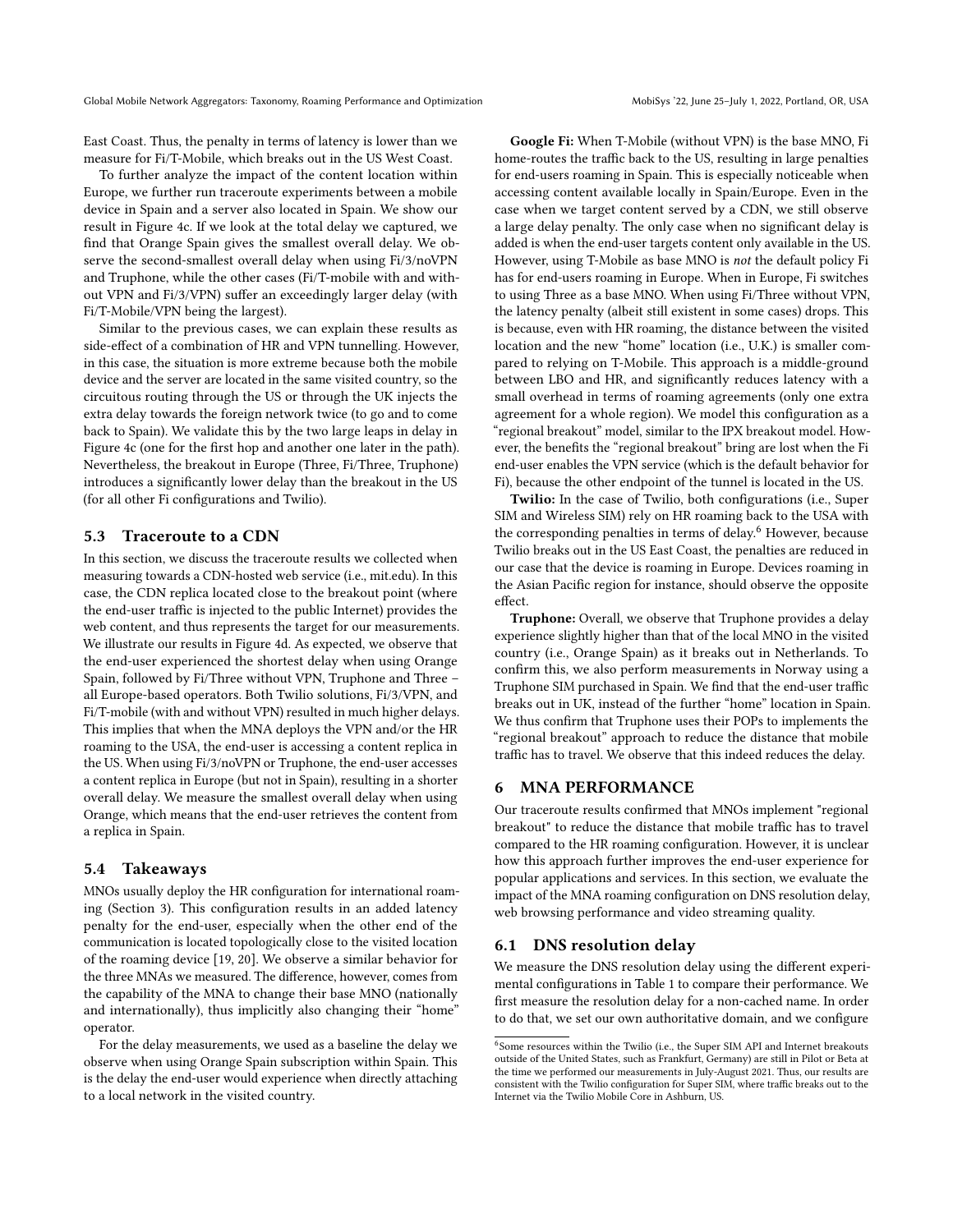it with a wildcard DNS record, so it responds to all names under that domain. We then perform queries for unique names under our domain, ensuring that the name queried is never repeated, ensuring that caching is not involved in the resolution. The authoritative server is located in Spain, serving the worst case for roaming devices as we inferred from the traceroute experiments (see Figure [4\)](#page-5-1). We did 20 queries for each experimental configuration for the end-user SIM.

<span id="page-7-0"></span>

Figure 5: DNS resolution delays we measured for a noncached and a cached DNS name using different experimental configurations for the end-user SIM (see Table [1\)](#page-5-0).

In Figure [5,](#page-7-0) we show the delays we measure while querying a non-cached and cached domain names. We note that two clusters of operators emerge while querying non-cached domain names. First one includes both VPN-enabled Fi configurations (namely, Fi/TM/VPN and Fi/3/VPN), which exhibit the largest DNS resolution delay, followed by Fi over T-Mobile without VPN (Fi/TM/noVPN), and the two Twilios SIMs.<sup>[7](#page-7-1)</sup> We observe that a second cluster of operators includes Three, Fi over Three (without VPN), Truphone and, finally, the (native) Orange with the smallest delay. We obtained similar results to Orange Spain with other local MNOs (e.g., Vodafone Spain), which, again, we do not include in Figure [5](#page-7-0) to improve readability. These operators show much smaller resolution delay, comparable to the one a use connecting via a local operator in the visited country might experience.

Overall, we find that both VPN-enabled Fi configurations experience a surprisingly long delay (i.e., the mean delay is over 550 ms) and also a high variance. Fi over T-Mobile without VPN follows, with a mean delay of over 350ms. Then, we find Twilio with a mean delay close to 250 ms.

The two remaining configurations (Fi/3/noVPN and Truphone) have a mean delay close to 150 ms, while for the native Orange Spain configuration we obtain a mean close to 50 ms. Based on this, we conclude that the HR Roaming configuration which routes the traffic back to the USA imposes a penalty of 200-500ms compared to LBO roaming configuration. This accounts for a penalty that can vary between 300% and 1,000%. In the same time, we find that the regional breakout MNA leverage (e.g., here in the case of Fi using Three as base MNO and no VPN) only bring an extra 100 ms of delay, which accounts for 200% penalty. In particular, Truphone delivers best on the promise of offering optimal (i.e., close to using a local operator in the visited country) global experience to the end-user. Even when measuring with an US Truphone subscription in Spain, we note that the Mobile Country Code (MCC)/Mobile Network Code (MNC) (MCCMNC) changes to the one of the local operator Truphone registered in Spain. When traveling to a country where Truphone does not operate locally (e.g., Norway), we found that the MNA will indeed route the traffic to their nearest Point of Presence (PoP) (i.e., UK).

We next measure the delay for the resolution for a query that is present in the resolver's cache. To ensure this, we make a first query for a domain name in order to populate the resolver's cache. We next clear the DNS client cache (to force the client to query the resolver again), and query for the same domain name to measure the DNS resolution time. We repeat this 20 times for three popular domains (namely, [www.amazon.com,](www.amazon.com)<www.facebook.com> and [www.youtube.](www.youtube.com) [com\)](www.youtube.com).

In Figure [5,](#page-7-0) we compare the DNS resolution delay for a cached name with that of non-cached ones. Overall, we find similar relative performance across the different configurations to that we observed in the case of querying a non-cached domain. The absolute values, however, as well as the absolute differences are smaller than in the case of the DNS queries for the non-cached domains. Indeed, for both configurations of Fi over T-Mobile and for Fi/Three with VPN, the delays are in the order of 250 ms. This is followed by Twilio with 150ms mean delay, while for Fi/Three without VPN and Truphone the delays are in order of 100ms. We observe that for Orange the DNS resolution delay drops to 50ms in median. This means that the penalty for using Home Routing back to the US is 300% - 400%, while for the regional breakout the penalty is 100% compared to the potential local breakout.

#### <span id="page-7-2"></span>6.2 Web performance

While DNS resolution plays a crucial part in the overall performance of the service MNAs offer to their end-users, it might not necessarily translate into a significant impact on the end-user QoE. In order to further capture how the different MNA solutions actually deliver on end-user experience, we measure the impact of the delay introduced by the different experimental configurations on web browsing. We use the PLT metric to characterize web performance, which captures the time it takes for a webpage to load. We extract the PLT from the Navigation Timing API [\[10\]](#page-11-13), available in native android web browser (Google Chrome). We calculate the PLT from initiation (the LoadEventStart) to completion (the NavigationStart), when the page is fully loaded in the browser. Essentially, this is the time it takes for the last object in the page to download. It occurs when all the HTML files and any sub-resources (images, fonts, css, videos, etc.) are loaded. Note that not all these elements are actually required to complete the rendering of the visible portion of the page. Though many other metrics focus on different aspects of webpage performance, recent studies [\[23\]](#page-12-6) showed that PLT is good enough to capture the experience of the users in various radio contexts, showing strong correlation to other QoE

<span id="page-7-1"></span><sup>&</sup>lt;sup>7</sup> Figure [5](#page-7-0) depicts only one Twilio configuration (Twilio\_WS) to avoid cluttering the plot; however, we found very similar results for both Twilio solutions for connectivity.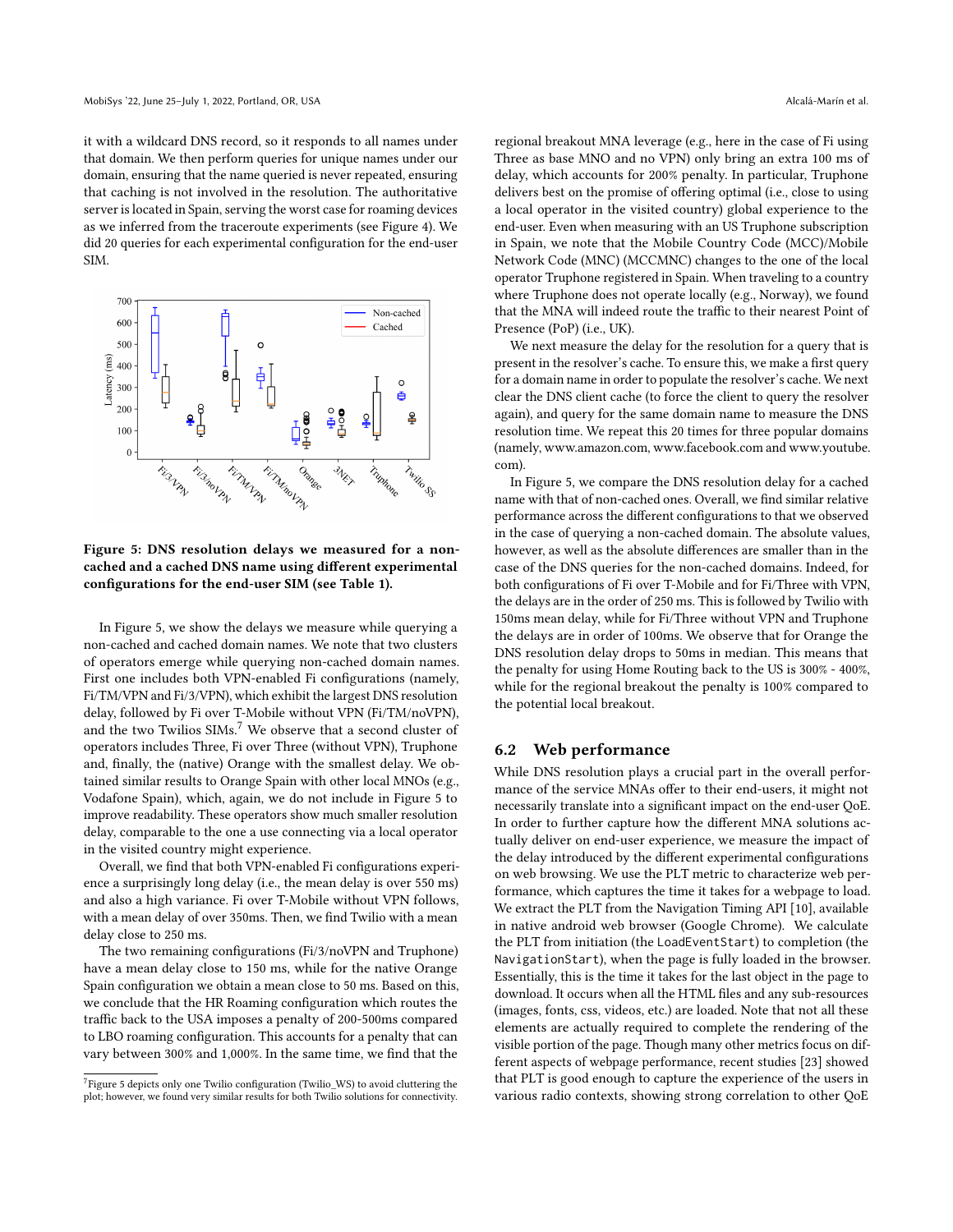Global Mobile Network Aggregators: Taxonomy, Roaming Performance and Optimization MobiSys '22, June 25-July 1, 2022, Portland, OR, USA

<span id="page-8-0"></span>

Figure 6: PLT measured towards web pages in US (ucla.edu), Belgium (uclouvain.be), Spain (url.edu) and within a CDN (mit.edu) from a mobile device roaming in Spain with different SIMs (see Table [1\)](#page-5-0).

metrics such as First Paint or Speed Index. Thus, in this paper we focus on the PLT, which we use as a proxy for end-user QoE.

We measure the PLT using the different configurations for the end-user SIM (see Table [1\)](#page-5-0), while targeting different web pages. We selected web pages of roughly the same size (with a 5% range) in different geographic locations, namely,<www.ucla.edu> in the US, <www.uclouvain.be> in Belgium,<www.url.edu> in Spain an[dwww.mit.](www.mit.edu) [edu](www.mit.edu) which is served by a CDN. For each end-user SIM configuration and for each web page, we collect 20 different measurements. We show our results in Figure [6.](#page-8-0)

We observe similar trends to the ones we obtained in the case of the DNS resolution delay (Figure [5\)](#page-7-0) and traceroute (Figure [4\)](#page-5-1). As before, the penalties are much larger when the web server is in Spain, followed (closely) by the case of the web server hosted in Belgium , and, finally, the server in the US, where the overall penalty is significantly smaller. Regarding the content served by the CDN, the overall PLT is smaller in all the cases, but the relative differences remain similar to the previous cases. In all cases, the smallest PLT is achieved with the native service offered by Orange in Spain. We then observe the cluster of MNAs which delivers the closest experience to that of the native operator, namely Fi over Three without VPN (Fi/3/noVPN) and Truphone. Next, we have Twilio and, finally, with the highest PLT, we see both VPN-enabled configuration for Fi (Fi/3/VPN, Fi/TM/VPN), as well as Fi over T-Mobile with no VPN (Fi/TM/noVPN). We would like to highlight that serving content through a CDN – while it reduces the delay for all configurations – does not eliminates the differences in the PLT for the different configuration. This is so because, even when a CDN is used, the content is retrieved from the replica that is closest to Internet access point associated to the end-user (i.e., the breakout point). When HR roaming or VPN are used, the mobile accesses to a replica in the U.S.A. while when using Three, and Fi/Three,

<span id="page-8-4"></span>

Figure 7: Video quality for the different SIMs in Table [1](#page-5-0) while playing a music video.

the mobile connects through U.K. and access to a replica in Europe while connective native, the mobile connects to a replica that is likely to be in Spain.

#### 6.3 Video performance

Though web browsing represents a critical service in the mobile Internet ecosystem, video traffic accounts for the largest proportion. In this section, we thus investigate how the different MNA configurations in roaming impact the video delivery performance. We run active end-user measurements using the YoMoApp [\[26\]](#page-12-7). YoMoApp is developed by Wurzburg University that allows to rate the stream quality of YouTube videos, as well as obtain different metrics from the network. Once the measurement completes, it uploads to [yomoapp.de/dashboard/,](yomoapp.de/dashboard/) from where it is possible to retrieve the results. The tool allows us to measure the video quality, download throughput, stalling events, and also capture the radio access technology and buffer level.

We measure the video performance using the different configurations in Table [1\)](#page-5-0), except for Twilio. We omitted Twilio from these tests because their products are oriented to IoT. Though they do offer video streaming APIs, the amount of traffic we needed to perform the video tests proved to be prohibitive.

We played short videos (2-3 min) from YouTube. We used three different videos, a sports video $^8$  $^8$ , a music video $^9$  $^9$  and a movie trailer $^{10}$  $^{10}$  $^{10}$ , to be representative of the different types of content available. We measured each video/configuration combination 20 times. We next present and analyze the results of the measurements obtained when the MNA end-user is roaming in Spain. In Figure [7](#page-8-4) we show the time spent in each quality for the different configurations for the music video. We mention that we obtained similar distribution for the other types of videos.

We can observe that for Three UK, Fi with Three (without VPN), Truphone and Orange, the videos render in the highest resolution (1080p) – while in Fi over Three with VPN and for Fi over T-Mobile with VPN, the most common quality is 720p. Furthermore, for Fi

<span id="page-8-1"></span><sup>8</sup><https://www.youtube.com/watch?v=JEoubjE2PBQ>

<span id="page-8-2"></span><sup>9</sup><https://www.youtube.com/watch?v=l6N-Yq9Fw4U>

<span id="page-8-3"></span><sup>10</sup><https://www.youtube.com/watch?v=0WVDKZJkGlY>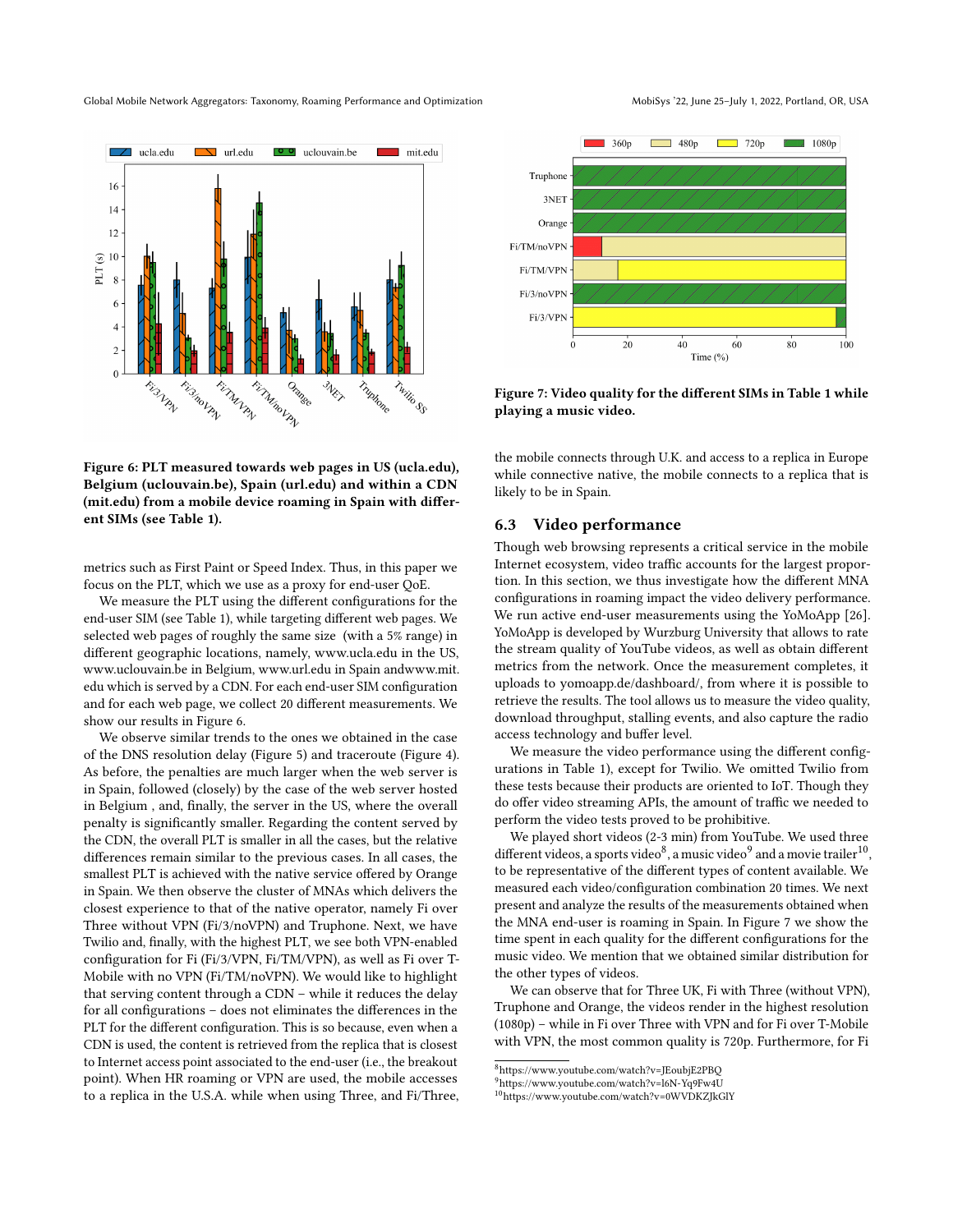with T-Mobile without VPN the most common quality is 480p, dropping to 360p 10% of the times.

Moreover, we look into the initial delay and the buffer levels in the video traces (these results are not presented here due to space limitations). We observe that Fi over Three with VPN and Fi over T-Mobile with and without VPN have introduced significant initial delay (highest initial delay is experienced by Fi over T-Mobile without VPN) compared to the other setups. We also observe that these three setups experience much lower buffer levels compared to the other setups, indicating inefficient use of buffering mechanism. We conclude that the long link delays experienced with these three setups, impact the ABR mechanisms in a negative way, leading to a much lower video quality experience compared to the other setups.

## 6.4 Takeaways

We find that the HR roaming configuration all MNAs deploy impacts in a similar way critical services for the end-user, namely DNS resolution, web browsing and video streaming. However, by switching the "home" (i.e., the base MNO) closer to the end-user visited country, some MNAs such as Google Fi and Truphone succeed in reducing the penalty that home routed roaming introduces. We notably find that (based on our limited measurements and set of operators we test) Truphone owns the most mature MNA deployment.

Google Fi: The use of regional breakout in Europe on top of Three's network helps Fi to reduce significantly the delay their users experience in Europe. For DNS resolution, we find that using Three as base MNO reduced the delay penalty to 200% from 300%-1000% compared to using a local native operator. In terms of further impact on application performance, we find that Fi/3/noVPN allowed the end-user to stream videos in the higher resolution (1080p), and also provided the closest web browsing performance to that a local MNO would provide.

Twilio: With the SuperSIM solution still in a very early roll-out phase at the time of our measurements campaign (July-August 2021), we find that the Twilio end-user is still impacted significantly by the HR roaming setup. Given that their breakout point is closer to the visited location (Spain) than the ones for Fi over T-Mobile or Fi with VPN active, we find a slightly better performance for this MNA.

Truphone: Leveraging their mature setup with different PoPs, we find that Truphone is able to deliver the performance closest to the one provided by a local MNO in a visited country in Europe. This is true for all the different services and applications we tested.

## <span id="page-9-0"></span>7 REGIONAL BREAKOUT IN 5G

The split of user/data plane from the control plane at both the radio front [\[12,](#page-11-14) [13\]](#page-11-15) and the core [\[22\]](#page-12-8) is one of the major upgrades in 5G. This paves the way not just for better management of data and control packets, but also to enable truly global operations of an MNO. We argue that, with this approach, any MNO can potentially convert into a global provider, avoiding HR roaming configuration, and enabling the end-user to achieve a good experience potentially world-wide through regional breakout. We envision a scenario where the MNO provides the local breakout solution to each enduser. In this section, we provide a proof-of-concept implementation

and evaluate how the separation at the mobile core can support global operations.

# 7.1 Experimental setup

We utilise the edge (wavelength), local and regional deployments of Amazon global infrastructure [\[2\]](#page-11-16) to deploy control and user plane functions of open-source 5G implementations (namely, Open5GS [\[4\]](#page-11-17) and UERANSIM [\[8\]](#page-11-18)).

Infrastructure. The setup we build aims to emulate different roaming configurations (see Section [3\)](#page-2-0). For this, we rely on the global infrastructure including both storage and compute services that AWS offers. This includes:

- a regional infrastructure with data centers present in a region (e.g., US East/Ohio region). Within this deployment, a cluster of isolated and physically separate data centers are found in a geographical area.
- a local infrastructure hosted as an extension of regional infrastructure to run latency sensitive and high bandwidth applications. For example, Netflix uses AWS local zone deployments for their content creation process.
- an edge infrastructure hosted within telecommunications providers' data centers and connected to the operator's 5G network. We consider this as first point an user can breakout to the Internet from MNOs network.

Connectivity. For our pilot deployment, we assume an end-user with 5G connectivity who has their network home location in the UK. To emulate the user roaming behavior, we test two different scenarios, where the user roams in two locations:  $(i)$  in the US (San Francisco) and (ii) within Europe (Berlin, Germany). With current 4G/LTE technologies, the default roaming configuration would be HR roaming, where the traffic is routed back to the UK. We argue that, by using 5G Control and User Plane Seperation at the core, we can keep the control plane functions in the trusted, centralized home network location, while dynamically moving the user plane function with the roaming user. We handle this connectivity by deploying control and user planes built using Open5GS [\[4\]](#page-11-17). We deploy the control plane, which includes Session Management Function (SMF) and Access and Mobility Management Function (AMF), at the regional infrastructure in the user's home location (London, UK). The user plane enables breakout to the internet, and hence we deploy it across multiple locations in the US and EU (as per Table [2\)](#page-10-0). The selection of UPF to breakout is chosen by the DNN setting in the 5G UE. We use UERANSIM [\[8\]](#page-11-18) to deploy a simulated environment of 5G RAN and 5G UE in the edge infrastructure.

We leverage the different existent AWS architecture to place the UPF at various locations in relation to the roaming end-user. Namely, we emulate the case of edge breakout by placing the function in the AWS wavelength deployment within the carrier infrastructure. We use one such existing Wavelength Zone in the US (Verizon central office in San Franciso), corresponding to breaking out the visited MNO, very closely to the location of the end-user. We then migrate the UPF further from the visited location (but still within the visited country) in each of the roaming scenarios, as we show in Table [2.](#page-10-0)

The UE and the migrated UPF instance across the Amazon EC2 zones in the US, UK and EU are connected via a private backbone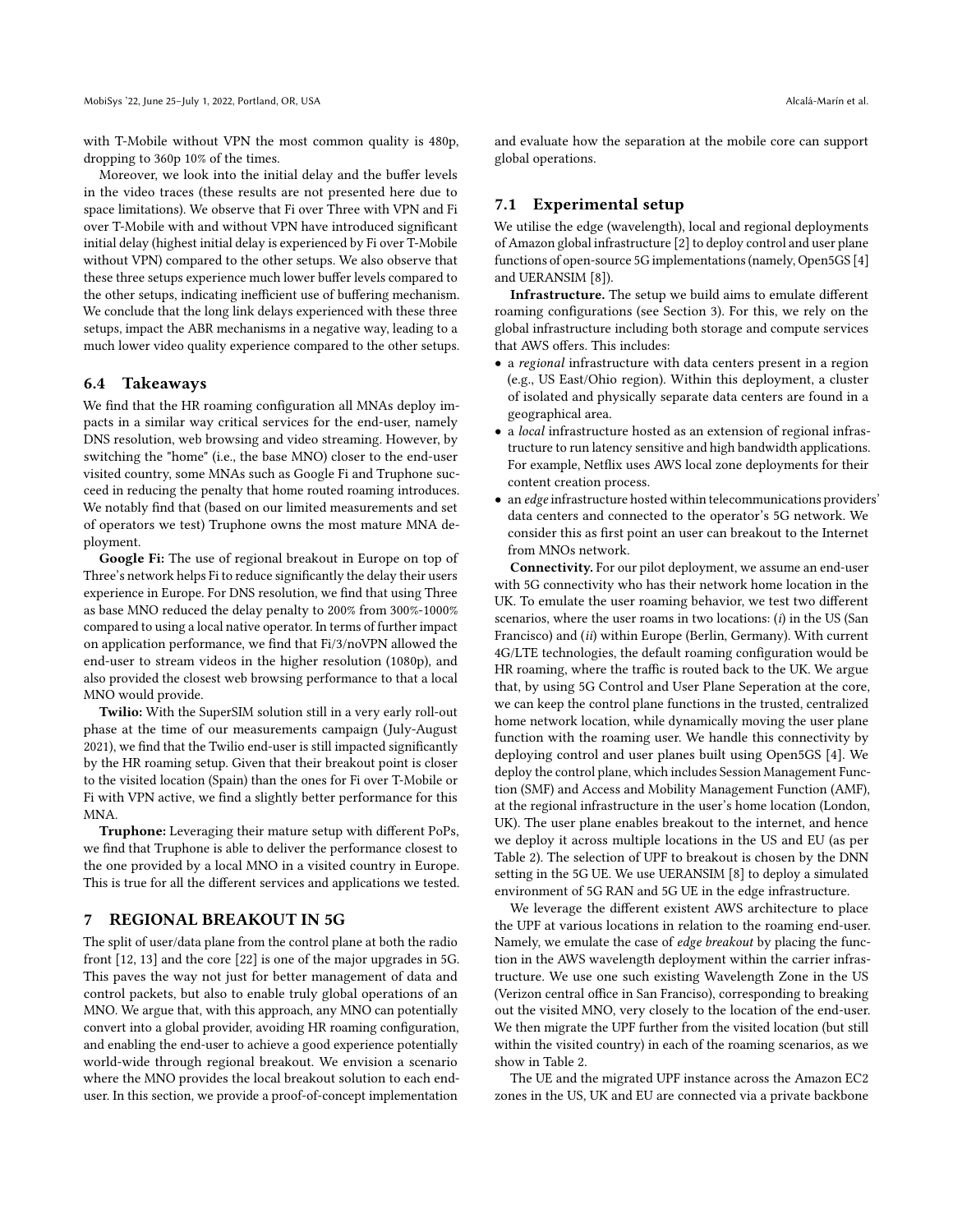<span id="page-10-0"></span>Table 2: Locations of deployed User Plane Function (UPF) and Data Network Name (DNN) names as identified by the UEs to breakout at a visited location (namely, US or Germany).

|         |             |            |           |             |             |             | EU (Germany) |              |
|---------|-------------|------------|-----------|-------------|-------------|-------------|--------------|--------------|
|         | Home        | Edge       | Edge      | Local       | Regional    | National    | Edge         | Regional     |
| BO type | (London)    | 'Vodafone) | (Verizon) | (Las Vegas) | (Oregon)    | (Ohio)      | (Vodafone)   | (Frankfurt)  |
| DNN     | edge.london | home       | edge.sfo  | local.las   | regional.or | national.oh | edge.ber     | regional.fra |

<span id="page-10-1"></span>Table 3: Ping latency (in ms) to the instances deployed across various zones in the AWS from an instance located at same zone as Edge.

| Edge | Local                                                                                 | Regional   National   Home |  |
|------|---------------------------------------------------------------------------------------|----------------------------|--|
|      | $0.22 \pm 0.03$   26.2 $\pm$ 0.08   49.8 $\pm$ 0.1   78.6 $\pm$ 1.5   157.3 $\pm$ 0.2 |                            |  |

<span id="page-10-2"></span>

Figure 8: Page load time to different websites in function of the breakout point considered for the roaming configuration.

network [\[11\]](#page-11-19) and through virtual private cloud peering connections [\[1\]](#page-11-20). We show ping latency within the instances in the US and to UK (home) in Table [3.](#page-10-1)

## 7.2 Pilot Results

In order to capture the end-user performance under the scenarios we include in Table [2,](#page-10-0) we measure web performance. We focus on the PLT as the representative metrics, similar to our approach in Section [6.](#page-6-0) We use as target the same four website as previously in Section [6.2](#page-7-2) (namely, www.ucla.edu in the US, www.uclouvain.be in Belgium, www.url.edu in Spain and www.mit.edu which is served by a CDN). We show our results in Figure [8.](#page-10-2) We use as a baseline the measurements for the non-roaming scenario (marked "home (UK)" in Figure [8\)](#page-10-2). The goal of our measurements analysis is to establish which roaming configuration can offer the same performance that the end-use enjoys while at home. We find than when content is served by a CDN, the regional breakout configuration offers comparable performance to the no-roaming scenario, regardless of the location where the end-user travels (e.g., US or Germany, in our case). This is a direct consequence of the close location of the content replica to the end user, which is dictated by the location of the breakout point. From the case of end-user roaming in the US, we see that the local breakout configuration yields similar performance to regional breakout, likely as a results of the small distance between the locations of the infrastructures used in this scenario.

When a CDN is not serving the web content, the distance between the location of the end-user breakout point and the content location impacts the web performance. For example, if edge breakout in San Francisco offers the optimal performance for accessing content hosted in California (ucla.edu), we see this is no longer the case when accessing content hosted in Europe (uclouvain.be, url.edu). The PLT we measure in this latter case is, in fact, similar to the one we measure under the HR roaming configuration. The same is true for accessing US-based content from Germany, under the regional breakout configuration. Surprisingly, however, we find that the PLT for Europe-hosted web content is slightly smaller in the US (San Francisco) edge breakout scenario than all of the other configurations (local/regional/national/home breakout). We conjecture that this is a side-effect of relying on the carrier's infrastructure (i.e., Verizon), while for the other configurations the AWS private backbone impacts the delays between the various instances (see Table [3\)](#page-10-1).

The results we present here invite more broader discussions on the role of cloud service providers in supporting cellular connectivity providers. Given the freedom that the 5G allows in terms of dynamically locating the UPF for a roaming user, we envision this as a first step towards an adaptive approach for managing the end-user cellular connectivity.

## 8 APPLICABILITY

There are a growing number of use cases that heavily rely on roaming, enabled by both the surge in demand for global deployment of IoT devices (e.g., smart meter, connected cars) with pre-provisioned connectivity [\[17\]](#page-11-1), and in the demand for global seamless connectivity from digital nomads. A new breed of global operators aims to directly respond to the needs of such users (e.g., Twilio for IoT and Fi & Truphone for digital nomads).

Our work shows that light MNAs such as Fi still have to mitigate the impact of latency, and consider regional breakout solutions. Furthermore, MNAs that deploy VPN features should also consider deploying them in the same regional breakout approach, to enable the privacy and security benefits for their end-users without penalizing performance.

Full MNAs (such as Twilio) should carefully consider the underlying infrastructure hosting their core network, as this will impact the performance. Our work highlights that one option might be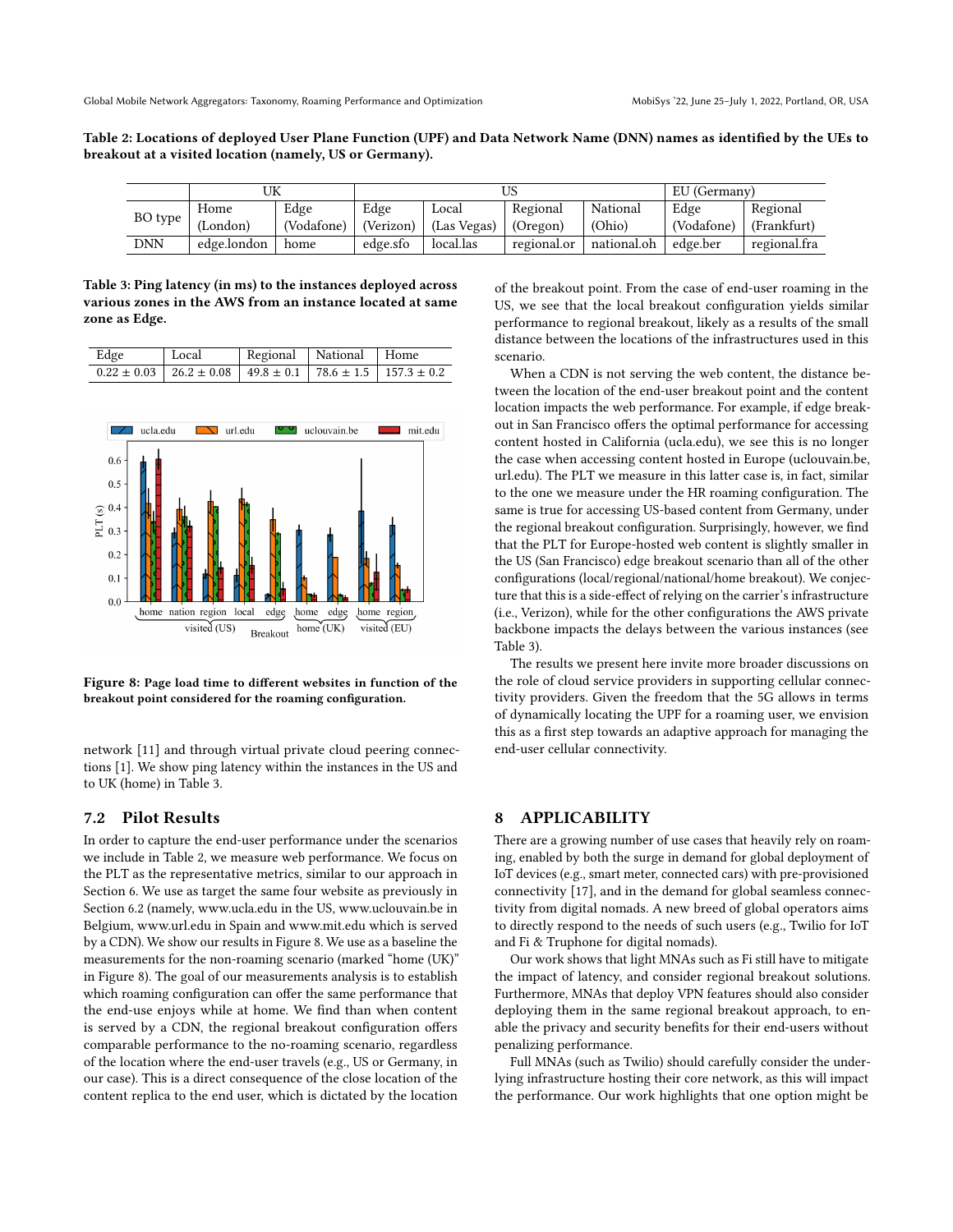to explore using CDNs with a wide geographical footprint as underlying infrastructure, and benefit from dynamically migrating different core functions to the optimal location.

For app developers, our work gives tangible insights into what they might expect in terms of performance from this new breed of global operators. Thus, an app developer or app provider (i.e., the entity providing services through the internet) who is aware of the performance limitations of a global connectivity model can accommodate and potentially mitigate them (e.g., for multimedia streaming apps, the developer might consider using larger buffers for video). This is especially relevant for the services aimed at IoT devices that IoT vendors distribute worldwide, and that are permanently roaming.

# 9 CONCLUSIONS

The mobile communications landscape is in constant (r)evolution. Very recently, we witnessed the emergence of a new type of global virtual operator, the MNA. In this paper, we provided the means to map out the operations of MNAs and reason about their potential evolution. To that end, we extended the currently available taxonomy of MVNOs, and included the MNA concept.

Our measurements allowed us to gain insights about the roaming operations of three MNAs with distinct operational models, namely Twilio, Truphone and Fi. We characterized their performance and quantified the impact of their operational approach on the performance of relevant applications, namely DNS, web browsing and video streaming.

We find that, opposed to MNOs and MVNOs which rely on HR roaming, MNAs are (slowly) moving to some limited forms of LBO roaming. We observe that, while current MNA operations do not enable LBO in the visited country, some implement regional breakout that at least keeps the traffic in the same continent/region and avoid long transoceanic links. This is clearly reflected in the performance of the different applications we tested. The purpose of our measurements is to learn about the MNAs operations models and their impact on the performance of several applications. However, it is not our purpose to benchmark the different MNOs and MNAs tested, as our measurement campaigns are limited to a few vantage points and a few applications.

Finally, we looked into possible evolution of the MNAs model and we explored, through emulations, the potential performance gains that the full exploitation of the LBO can provide. We find that, depending on the application, the benefits of regional breakout may be good enough, and few additional benefits come from implementing a full blown LBO.

# ACKNOWLEDGMENTS

We thank the MobiSys anonymous reviewers and our shepherd - Rajesh Balan - for their helpful comments and guidance. This work has been partially funded by the NGI Atlantic MCCA project, and by the European Union Horizon 2020 Research and Innovation Action Grant Agreements 101017109 (DAEMON) and 101016509 (CHARITY). The work of Andra Lutu was supported by the EC H2020 Marie Curie Individual Fellowship 841315 (DICE).

#### **REFERENCES**

- <span id="page-11-20"></span>[1] [n.d.]. Amazon Virtual Private Cloud. [https://docs.aws.amazon.com/vpc/latest/](https://docs.aws.amazon.com/vpc/latest/peering/what-is-vpc-peering.html) [peering/what-is-vpc-peering.html.](https://docs.aws.amazon.com/vpc/latest/peering/what-is-vpc-peering.html) Accessed: 2021-12-10.
- <span id="page-11-16"></span>[2] [n.d.]. AWS Global Infrastructure. [https://aws.amazon.com/about-aws/global](https://aws.amazon.com/about-aws/global-infrastructure/)[infrastructure/.](https://aws.amazon.com/about-aws/global-infrastructure/) Accessed: 2021-12-10.
- <span id="page-11-7"></span>[n.d.]. Google Fi dialer codes. [https://arkienet.com/2018/01/google-fi-dialer](https://arkienet.com/2018/01/google-fi-dialer-codes/)[codes/.](https://arkienet.com/2018/01/google-fi-dialer-codes/) Accessed: 2021-12-10.
- <span id="page-11-17"></span>[4] [n.d.]. Open5gs v2.3.6. [https://github.com/open5gs/open5gs.](https://github.com/open5gs/open5gs) Accessed: 2021-12- 10. [5] [n.d.]. Programmable Wireless: Gain global cellular IoT connectivity. [https:](https://www.twilio.com/iot/wireless)
- <span id="page-11-10"></span>[//www.twilio.com/iot/wireless.](https://www.twilio.com/iot/wireless) Accessed: 2021-12-10.
- <span id="page-11-8"></span>[6] [n.d.]. Twilio Super SIM. [https://www.twilio.com/docs/iot/supersim.](https://www.twilio.com/docs/iot/supersim) Accessed: 2021-12-10.
- <span id="page-11-9"></span>[7] [n.d.]. Twilio Super SIM: Available Networks. [https://www.twilio.com/docs/iot/](https://www.twilio.com/docs/iot/supersim/available-networks) [supersim/available-networks.](https://www.twilio.com/docs/iot/supersim/available-networks) Accessed: 2021-12-10.
- <span id="page-11-18"></span>[n.d.]. UERANSIM v3.2.4. [https://github.com/aligungr/UERANSIM.](https://github.com/aligungr/UERANSIM) Accessed: 2021-12-10.
- <span id="page-11-5"></span>GSM Association. 2016. LTE and EPC Roaming Guidelines. [https://www.gsma.](https://www.gsma.com/newsroom/wp-content/uploads/IR.88-v15.0.pdf) [com/newsroom/wp-content/uploads/IR.88-v15.0.pdf.](https://www.gsma.com/newsroom/wp-content/uploads/IR.88-v15.0.pdf) [Online; accessed 06- March-2018].
- <span id="page-11-13"></span>[10] MDN contributors. 2020. Navigation Timing API. [https://developer.mozilla.org/](https://developer.mozilla.org/en-US/docs/Web/Performance/Navigation_and_resource_timings) [en-US/docs/Web/Performance/Navigation\\_and\\_resource\\_timings.](https://developer.mozilla.org/en-US/docs/Web/Performance/Navigation_and_resource_timings) In MDN Web Docs. last accessed in 23/6/2021.
- <span id="page-11-19"></span>[11] Lorenzo Corneo, Maximilian Eder, Nitinder Mohan, Aleksandr Zavodovski, Suzan Bayhan, Walter Wong, Per Gunningberg, Jussi Kangasharju, and Jörg Ott. 2021. Surrounded by the Clouds: A Comprehensive Cloud Reachability Study. Association for Computing Machinery, New York, NY, USA, 295–304. [https://doi.org/10.](https://doi.org/10.1145/3442381.3449854) [1145/3442381.3449854](https://doi.org/10.1145/3442381.3449854)
- <span id="page-11-14"></span>[12] Xenofon Foukas, Mahesh K. Marina, and Kimon Kontovasilis. 2017. Orion: RAN Slicing for a Flexible and Cost-Effective Multi-Service Mobile Network Architecture. In Proceedings of the 23rd Annual International Conference on Mobile Computing and Networking (Snowbird, Utah, USA) (MobiCom '17). Association for Computing Machinery, New York, NY, USA, 127?140. [https://doi.org/10.](https://doi.org/10.1145/3117811.3117831) [1145/3117811.3117831](https://doi.org/10.1145/3117811.3117831)
- <span id="page-11-15"></span>[13] Xenofon Foukas, Navid Nikaein, Mohamed M. Kassem, Mahesh K. Marina, and Kimon Kontovasilis. 2016. FlexRAN: A Flexible and Programmable Platform for Software-Defined Radio Access Networks. In Proceedings of the 12th International on Conference on Emerging Networking EXperiments and Technologies (Irvine, California, USA) (CoNEXT '16). Association for Computing Machinery, New York, NY, USA, 427?441.<https://doi.org/10.1145/2999572.2999599>
- <span id="page-11-11"></span>[14] Manaf Gharaibeh, Anant Shah, Bradley Huffaker, Han Zhang, Roya Ensafi, and Christos Papadopoulos. 2017. A Look at Router Geolocation in Public and Commercial Databases. In Proceedings of the 2017 Internet Measurement Conference (London, United Kingdom) (IMC '17). Association for Computing Machinery, New York, NY, USA, 463–469.<https://doi.org/10.1145/3131365.3131380>
- <span id="page-11-6"></span>[15] Tyler Kugler. [n.d.]. Google Fi: Stay connected abroad with high speed data from Project Fi. [https://www.blog.google/products/project-fi/stay-connected-abroad](https://www.blog.google/products/project-fi/stay-connected-abroad-with-high-speed/)[with-high-speed/.](https://www.blog.google/products/project-fi/stay-connected-abroad-with-high-speed/) Accessed: 2021-12-10.
- <span id="page-11-4"></span>[16] Andra Lutu, Byungjin Jun, Fabián E. Bustamante, Diego Perino, Marcelo Bagnulo, and Carlos Gamboa Bontje. 2020. A First Look at the IP EXchange Ecosystem. SIGCOMM Comput. Commun. Rev. 50, 4 (Oct. 2020), 25?34. [https://doi.org/10.](https://doi.org/10.1145/3431832.3431836) [1145/3431832.3431836](https://doi.org/10.1145/3431832.3431836)
- <span id="page-11-1"></span>[17] Andra Lutu, Byungjin Jun, Alessandro Finamore, Fabián E. Bustamante, and Diego Perino. 2020. Where Things Roam: Uncovering Cellular IoT/M2M Connectivity. In Proceedings of the ACM Internet Measurement Conference (Virtual Event, USA) (IMC'20). Association for Computing Machinery, New York, NY, USA, 147 – 161. <https://doi.org/10.1145/3419394.3423661>
- <span id="page-11-0"></span>[18] Andra Lutu, Diego Perino, Marcelo Bagnulo, Enrique Frias-Martinez, and Javad Khangosstar. 2020. A Characterization of the COVID-19 Pandemic Impact on a Mobile Network Operator Traffic (IMC'20). Association for Computing Machinery, New York, NY, USA, 19 – 33.<https://doi.org/10.1145/3419394.3423655>
- <span id="page-11-12"></span>[19] Andra Lutu, Martino Trevisan, Ali Safari Khatouni, Anna Maria Mandalari, Ana Custura, Marco Mellia, Ozgu Alay, Marcelo Bagnulo, Vaibhav Bajpai, Anna Brunstrom, Jorg Ott, and Godred Fairhurst. 2021. Measuring Roaming in Europe: Infrastructure and Implications on Users QoE. IEEE Transactions on Mobile Computing (2021), 1–1.<https://doi.org/10.1109/TMC.2021.3058787>
- <span id="page-11-3"></span>[20] Anna Maria Mandalari, Andra Lutu, Ana Custura, Ali Safari Khatouni, Özgü Alay, Marcelo Bagnulo, Vaibhav Bajpai, Anna Brunstrom, Jörg Ott, Marco Mellia, and Gorry Fairhurst. 2018. Experience: Implications of Roaming in Europe. In Proceedings of the 24th Annual International Conference on Mobile Computing and Networking (New Delhi, India) (MobiCom '18). Association for Computing Machinery, New York, NY, USA, 179–189.<https://doi.org/10.1145/3241539.3241577>
- <span id="page-11-2"></span>[21] Emeka Obiodu, Aravindh Raman, Abdullahi Abubakar, Simone Mangiante, Nishanth Sastry, and Hamid Aghvami. 2022. DSM-MoC as Baseline: Reliability Assurance via Redundant Cellular Connectivity in Connected Cars. IEEE Transactions on Network and Service Management (2022), 1–1. [https://doi.org/10.1109/](https://doi.org/10.1109/TNSM.2022.3153452) [TNSM.2022.3153452](https://doi.org/10.1109/TNSM.2022.3153452)